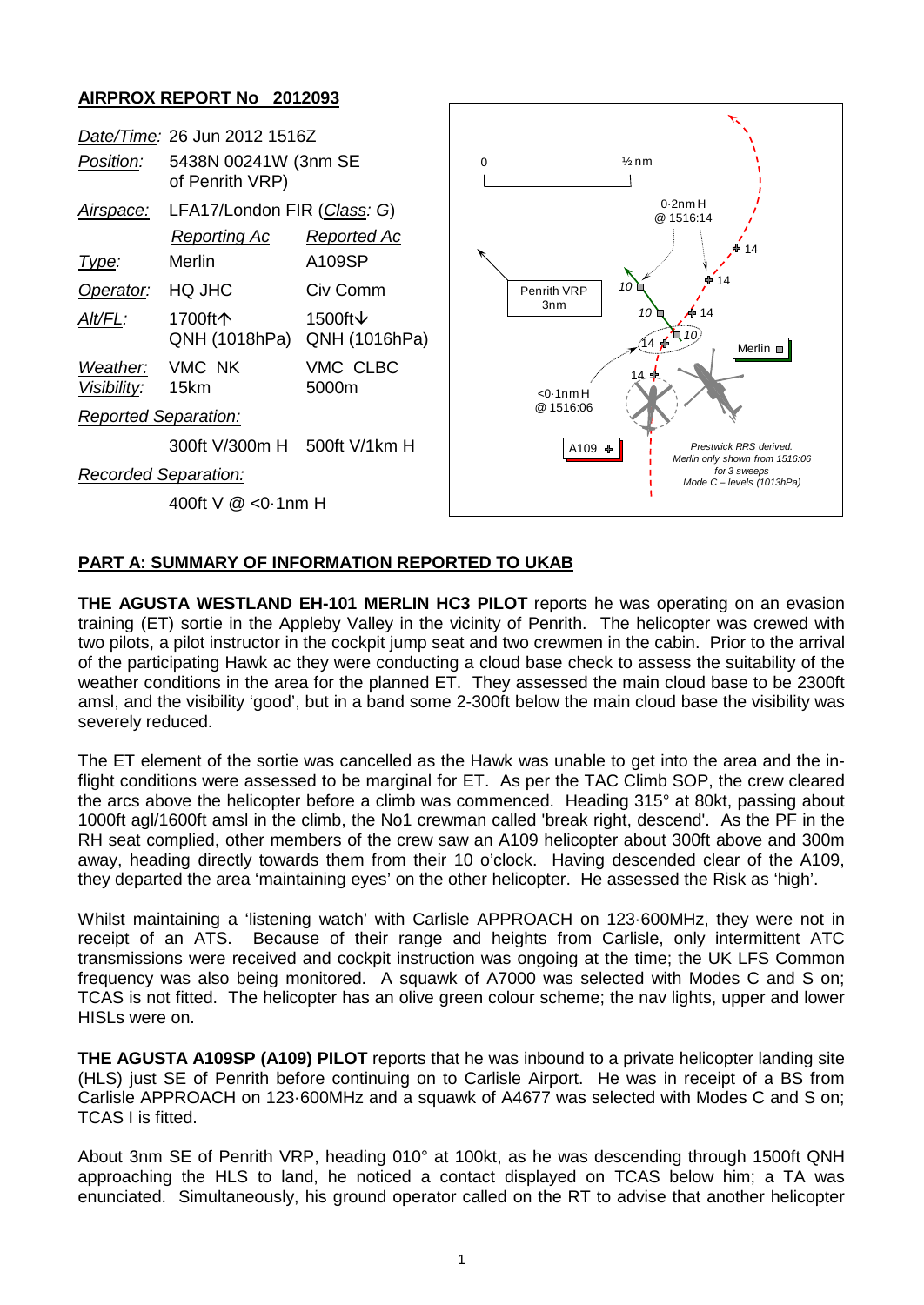was below him. He turned R as the Merlin flew 500ft beneath his helicopter and then moved out of his sight to his L. He continued to the R and descended, before making a L turn to approach the HLS; the Merlin then turned R and flew back to where he first spotted it, before turning R and flying back towards his HLS at about 250ft agl. At this point he was on long finals to the HLS from the N, the Merlin flew almost directly over the HLS, then turned  $R - E'$ ly - and flew off towards Appleby. He landed his A109, disembarked his passengers and then flew to Carlisle. He assessed the Risk as 'none'. His helicopter is coloured brown and grey; the two anti-collision beacons and the HISLs were on.

**ATSI** reports that the Airprox occurred 3nm SE of Penrith, within Class G Airspace. The Merlin was operating VFR in an area to the S of Penrith and was listening out on the Carlisle APP frequency on 123.6MHz, but not in receipt of a service. Carlisle ATC was not aware that the Merlin was operating in the area. The A109 was inbound VFR to a private HLS near Penrith to drop off a passenger before setting course for Carlisle. The Carlisle controller was providing approach control services, without the aid of surveillance equipment.

The Carlisle 1450Z METAR: 08002KT 9999 SCT023 17/15 Q1016=

At 1512:56, the A109 pilot contacted Carlisle APPROACH and reported from Manchester descending to drop one passenger at Penrith HLS, then inbound to Carlisle, passing 3500ft QNH, squawking A4677 and requesting a BS. The Carlisle controller agreed a BS and passed the QNH (1016hPa), with a request that the pilot report approaching the HLS, which was acknowledged by the A109 pilot. At 1513:22, the radar recording shows the A109 7nm SE of Penrith, tracking N and passing FL34 in the descent. The Merlin is shown converging in the A109's 2 o'clock position at a range of 3.8nm and passing FL19 in the climb.

At 1514:19, radar shows the two ac converging at a range of 1.9nm. The Merlin was descending passing FL11 and the A109 was descending through FL26. The two ac continued to converge on their respective tracks towards Penrith VRP. [The Merlin then fades on the recording and is not shown again until 1516:06], moments before the respective tracks cross, when the A109 had turned R onto a NE'ly track, at FL14 – about 1490ft QNH (1016hPa), with the Merlin shown in the A109's 12 o'clock at less than 0.1nm crossing from  $R - L$  at FL10 – about 1090ft QNH (1016hPa). The next sweep of the radar shows the two ac have passed maintaining their respective levels. The Merlin later fades from radar and the A109 becomes intermittent. The relative proximity of the two helicopters is not shown as the A109 approaches the HLS.

At 1519:41, a third helicopter called Carlisle – an AS365 - departing the Penrith area for a position in the Newcastle area. At 1520:22, the A109 reported airborne from Penrith inbound to Carlisle and visual with the AS365 helicopter. The A109 pilot asked the Carlisle controller if there had been a Merlin helicopter on frequency in the Penrith area; the controller responded 'negative'. The A109 continued inbound to Carlisle and landed without further incident.

The A109 pilot was in receipt of a BS from the Carlisle controller who was not aware of the Merlin helicopter and was not therefore able to provide any general information or warning to the A109 pilot. Although the Merlin helicopter pilot's written report indicated he was listening out on the Carlisle Approach frequency, it was not clear if the Merlin pilot was aware of the RT calls made by the A109 pilot approaching Penrith.

CAP774, UK Flight Information Services, Chapter 2, Page 1, Paragraph 1, 3 and 5, state:

'A Basic Service is an ATS provided for the purpose of giving advice and information useful for the safe and efficient conduct of flights. This may include weather information, changes of serviceability of facilities, conditions at aerodromes, general airspace activity information, and any other information likely to affect safety. The avoidance of other traffic is solely the pilot's responsibility.'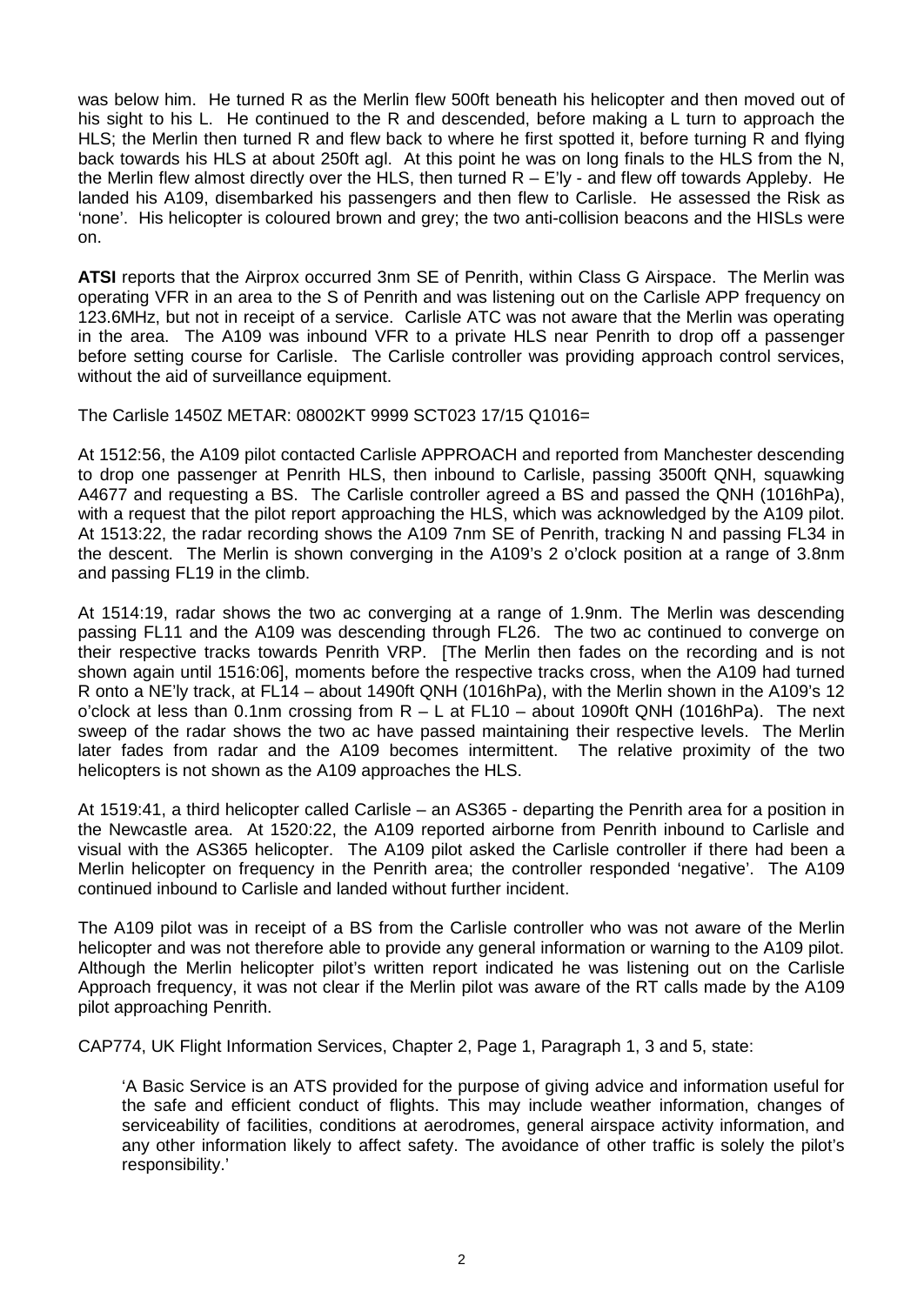Pilots should not expect any form of traffic information from a controller/FISO, as there is no such obligation placed on the controller/FISO under a Basic Service outside an Aerodrome Traffic Zone (ATZ), and the pilot remains responsible for collision avoidance at all times. However, on initial contact the controller/FISO may provide traffic information in general terms to assist with the pilot's situational awareness. This will not normally be updated by the controller/FISO unless the situation has changed markedly, or the pilot requests an update. A controller with access to surveillance-derived information shall avoid the routine provision of traffic information on specific aircraft, and a pilot who considers that he requires such a regular flow of specific traffic information shall request a Traffic Service. However, if a controller/FISO considers that a definite risk of collision exists, a warning may be issued to the pilot.'

CAP774, UK Flight Information Services, Chapter 1, Page 1, Paragraph 2, states:

'Within Class F and G airspace, regardless of the service being provided, pilots are ultimately responsible for collision avoidance and terrain clearance, and they should consider service provision to be constrained by the unpredictable nature of this environment…'

The Airprox occurred in Class G airspace when the Merlin crew, listening out on the Carlisle APPROACH frequency, became concerned about the relative position and proximity of the A109, which was making an approach to a private HLS near Penrith. The Carlisle controller was not aware of the Merlin helicopter and was unable to provide any generic information or warning to the A109 pilot under the BS.

**HQ JHC** comments that this Airprox appears to have arisen because the track of the Merlin whilst climbing from low level after the crew had conducted a thorough lookout, has aligned with the A109's track descending from a higher altitude possibly with poorer visibility. The poorer visibility reported by the Merlin in the 200-300 ft block below the cloud base, despite the thorough lookout would have made it very difficult to spot the A109 as it was descending from altitude. Additionally, it is clear that the fitting of a collision warning system (CWS), which is being actively pursued by this HQ, could have significantly helped to prevent this incident.

## **PART B: SUMMARY OF THE BOARD'S DISCUSSIONS**

Information available included reports from the pilots of both ac, transcripts of the relevant RT frequencies, radar video recordings and reports from the appropriate ATC and operating authorities.

The Merlin PIC reported he was operating autonomously and not in receipt of any ATS, whilst listening-out on the same Carlisle APP frequency as that used by the A109 pilot. A helicopter pilot Member opined that there was little to be gained from not 'checking-in' with APP and merely listening-out on the frequency; it was evident that the Merlin crew's passive 'modus operandi' had not enabled them to detect the presence of the A109 helicopter from listening to any of the transmissions between the A109 pilot and Carlisle APP. The latter was providing a BS to the A109 pilot as he approached his HLS and a Member postulated that the Merlin crew had most probably not received any of these transmissions because of terrain masking at low altitude. A helicopter pilot Member contended that although the Merlin was not inbound to Carlisle, if the crew had been able to contact Carlisle on the RT, an informative call announcing that they were operating in the vicinity would have been good airmanship. Potentially, such a call might have been heard directly by the A109 pilot or engendered generic TI from Carlisle APP to the A109 pilot about the Merlin and vice versa, thereby assisting both pilots when operating under VFR with their responsibilities to 'see and avoid' other ac in Class G airspace. Without any radar Carlisle APP was not aware of the Merlin at all, moreover, pilot Members were keen to point out that it was more important to maintain an effective look-out scan - many ac could potentially be operating in the area without any RT communication with Carlisle ATC and the same terrain masking issue might similarly have prevented the reception of generic TI from the controller to the Merlin crew.